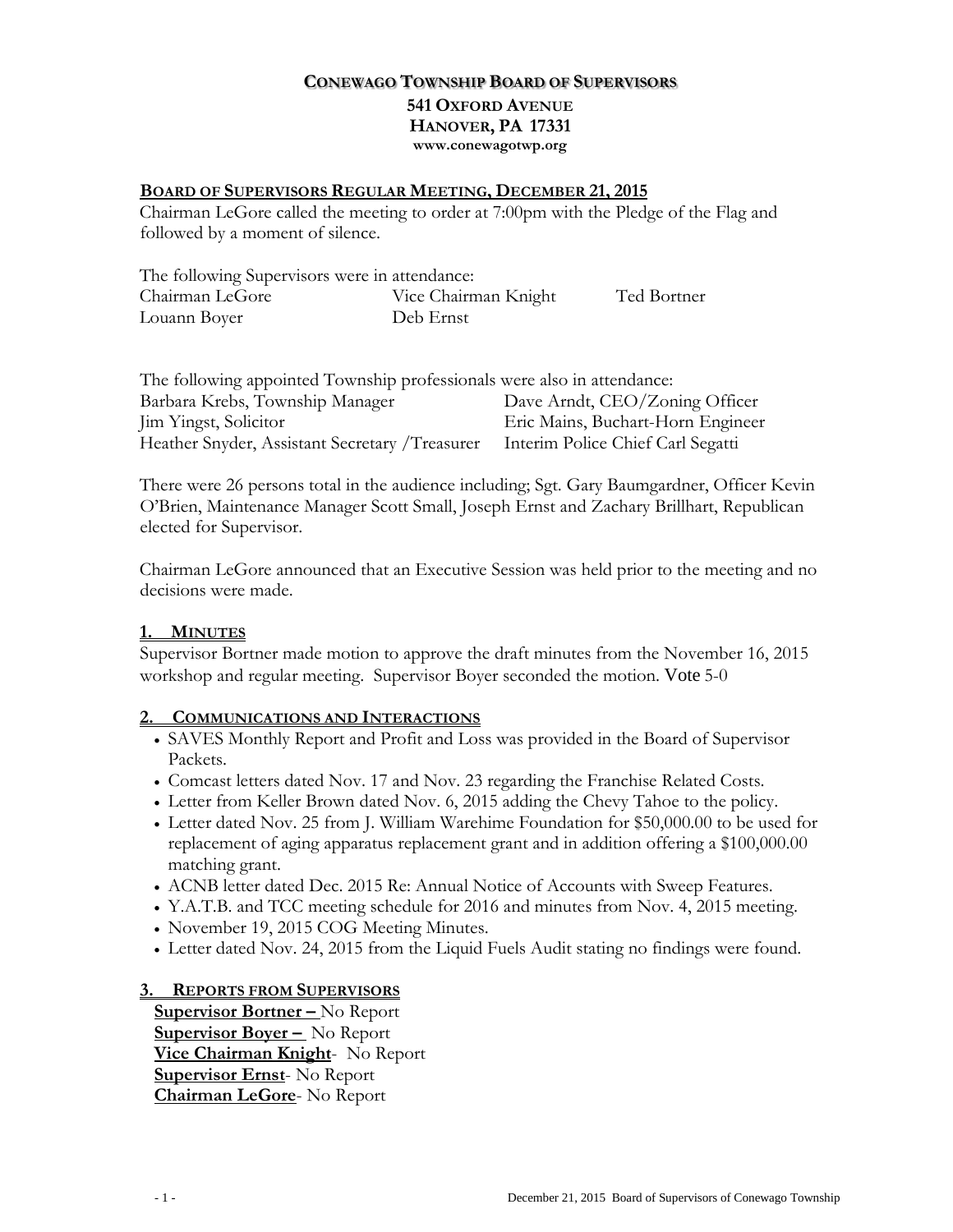# **4. REPORT FROM COMMITTEES**

## **Administration (Ernst/Knight)**

 Supervisor Bortner made motion to approve the settlement agreement of a former employee. Vice Chairman Knight seconded the motion. Vote 4-1 Supervisor Ernst being the opposing vote.

# **Public Safety (LeGore /Bortner)** –

Supervisor Bortner introduced the Township's Interim Chief of Police Carl Segatti and acknowledge entering into an agreement with him.

 Vice Chairman Knight made motion to accept the agreement of the Police Reorganization Feasibility Study. Supervisor Bortner seconded the motion. Discussion: Supervisor Bortner stated that once the agreement is accepted it does become a public document and would be available by Right to Know in the Township office. This does not mean they are entering into the merger consolidation with other municipalities just proceeding with the agreement to continue discussion. Vote 5-0

Supervisor Boyer made motion to proceed with the Impound Yard. Supervisor Ernst seconded the motion. \$1890.00 which was budgeted. Vote 5-0

## **Recreation (Ernst/Knight)**

 January 20, 2016 to review the pre-final master plan for the Rec. Park for the Airport Property. No Meeting in December.

## **Agricultural Preservation (Bortner/Knight)** – No report.

# **Roads (Bortner/Knight)**

 Vice Chairman Knight authorized the purchase of equipment in the amount of \$2,085.00 for crack sealer repairs. Supervisor Boyer seconded the motion. Vote 5-0

 Supervisor Bortner discussed the crack sealing process being a 5 year plan which we are currently ahead of schedule. Supervisor Bortner stated " kudos to the road crew".

### **Pension Board (Bortner)**

 Vice Chairman Knight made motion to approve Resolution 2015-EE for the Municipal Police Contributions Pension Fund for 2016. Supervisor Ernst seconded the motion. Vote 4-1 Supervisor Boyer Abstained

### **5. REPORT FROM SECRETARY-TREASURER**

Supervisor Ernst made motion to approve the Secretary/Treasurer's Report. Supervisor Bortner seconded the motion. The motion of the second state is seen to the second state in the second state is  $\sim$  Note 5-0.

 Supervisor Bortner made motion to approve the 2016 Meeting Schedule that was modified in the workshop. Supervisor Boyer seconded the motion. Discussion: Supervisor Bortner advised the public that the meeting schedule will be on the Township's website as well as advertised in the paper. Public is always encouraged to attend the meetings. Vote 5-0

# **6. PUBLIC COMMENT –**

Fabian Kuhn from 201 Linden Ave. expressed his concerns with the Trone Rental Property on Linden Avenue.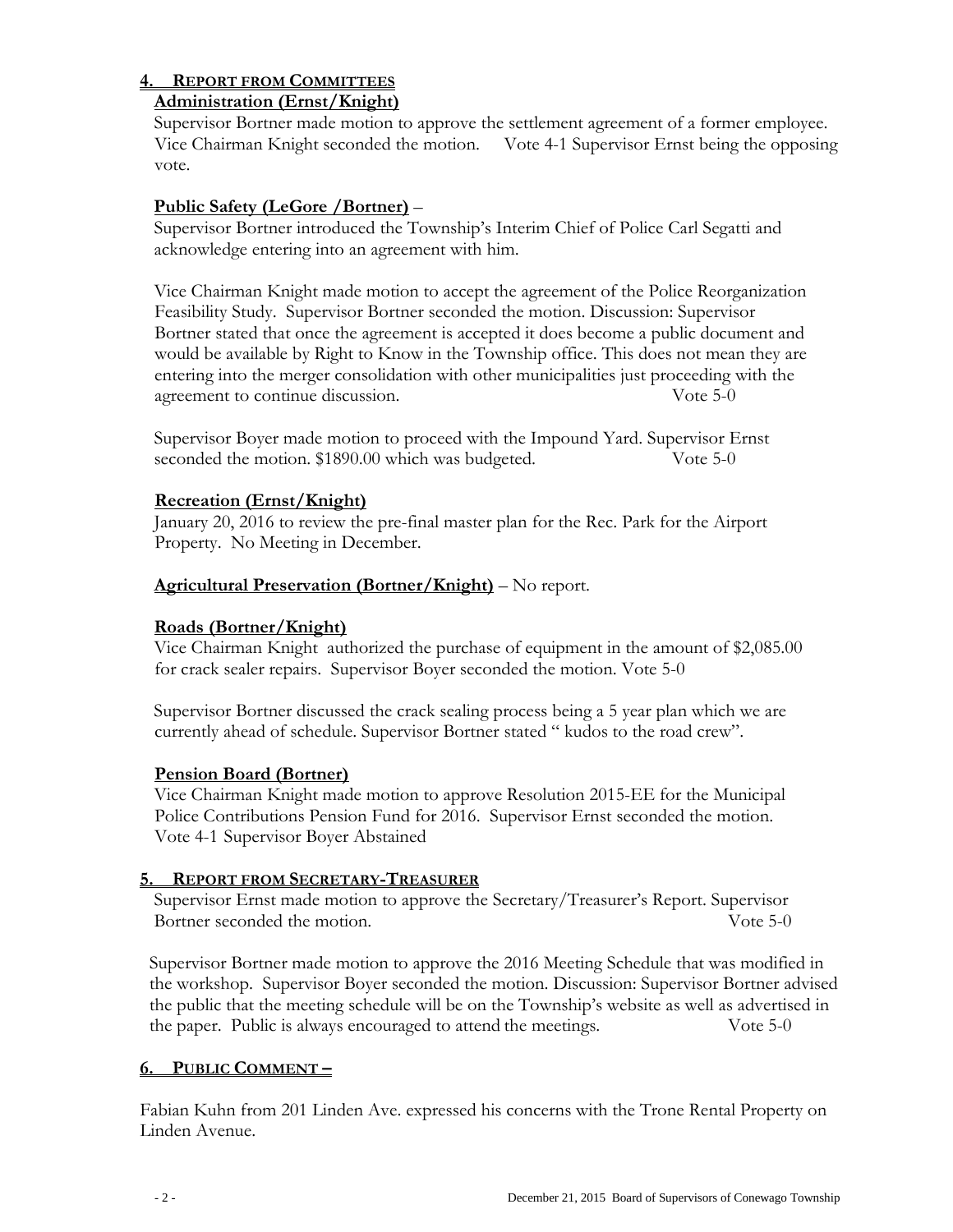Scott Becker from 211 Panther Drive expressed his concerns with crack sealing and the Police Regionalization.

Ed Pascoe from 560 Blettner Avenue expressed his concerns with the Police Regionalization.

Lisa Vriezen from 109 Water Street expressed her concerns with the Police Regionalization and asked questions about the process.

Carl Baker from 136 Puma Drive expressed his concerns with the Police Regionalization.

## **7. REPORTS FROM DEPARTMENTS**

**Police (Interim Chief Carl Segatti)** Overview of Police monthly Report. Interim Chief Segatti gave an overview of the Chevy Tahoe.

## **Township Solicitor Yingst**

Overview of monthly report

### **Township Manager**

Overview of Staff Report. Jan. 19 and 20, 2016 Christmas Tree Collection with Waste Management. This will be posted on the website.

Budget was on public display, only 1 person asked to review.

The Board acknowledged the movement of the bank accounts to another financial institution.

Supervisor Bortner made motion to ratify the Electricity Supply agreement starting 1/1/17 for 35 months for all electricity accounts Constellation New Energy, Inc. This will be a 40% savings in our electric bills with a fixed rate. Supervisor Boyer seconded the motion.  **Vote 5-0**

Vice Chairman Knight made motion to approve Resolution 2015-CC adopting the 2016 Budget. Supervisor Bortner seconded the motion. Discussion: Supervisor Bortner advised the public of no tax increase. Vote 5-0

Supervisor Bornter made motion to approve the purchase of the 2016 Police Vehicle through Co-stars. Vice Chairman Knight seconded the motion. Vote 5-0

Supervisor Bortner made motion to approve the purchase of the 2016 Truck and plows through Co-Stars. Vice Chairman Knight seconded the motion. Vote 5-0

Supervisor Bortner made motion to approve Resolution 2015-DD Acknowledgement of Deb Ernst serving as Supervisor on the Board. . Vice Chairman Knight seconded the motion. Discussion Supervisor Bortner recognized her contributions as Supervisor.

Vote 4-0 Supervisor Ernst Abstained

Supervisor Ernst made motion to authorize a donation of \$25,000.00 from cash reserve to the recreation access funds from 2015 the Budget fund. Supervisor Bortner seconded the motion. Vote 5-0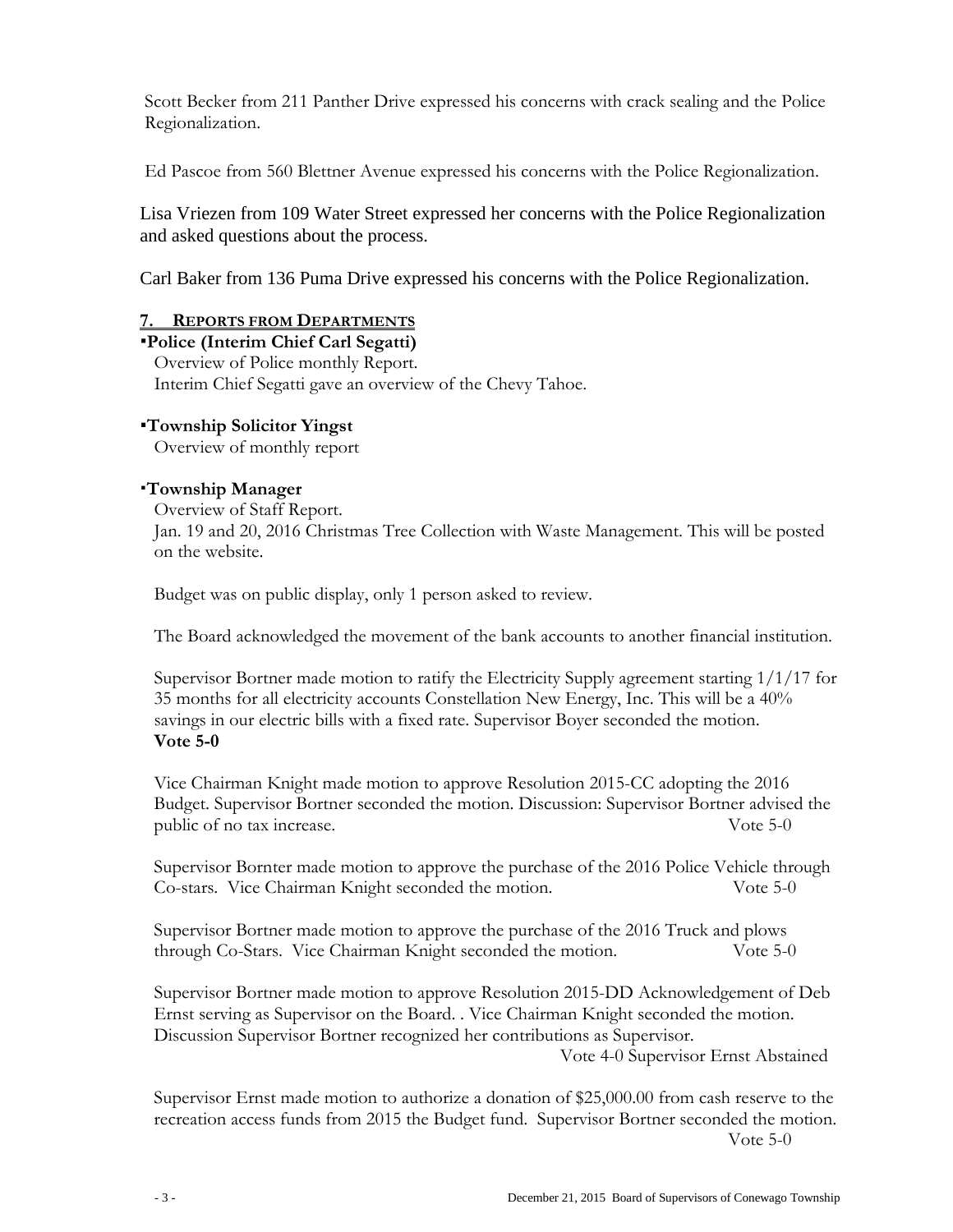Vice Chairman Knight made motion to approve \$500.00 for electronic recycling to Adams Co. Chairman LeGore seconded the motion. Vote 5-0

## **Township Engineer (P. Eric Mains, Buchart-Horn, Inc.)**

Engineer Report – December 21, 2015 Note: Land Development Plans are up. The Township has begun the process of stormwater. Supervisor Bortner discussed the Federal Mandate of MS-4.

## **Township Alternate Engineer (Terry Myers, C.S. Davidson, Inc.)**

Nothing to report

### **8. CODE ENFORCEMENT**

Activities summary from Zoning/Code Enforcement Officer *dated December 17, 2015*. Recycling letters have been sent to the Commercial Properties, due January 15, 2016.

### **9. SUBDIVISION/LAND DEVELOPMENT**

F.Y.I. Planning Commission Minutes December 3, 2015.

Subdivision & Land Development Status Report (SALDO) *updated December 16, 2015*

Chapel View Phase II Section 2B Final Plan Vice Chairman Knight made motion to approve the Final Plan and Resolution 2015-AA, which includes the final plan. Supervisor Ernst seconded the motion. Vote 5-0

 Trone Rental Properties – Linden Avenue Supervisor Ernst made motion to approve the Final Plan and Resolution 2015-BB. Vice Chairman Knight seconded the motion. Vote 5-0

 Trone Rental Properties – Wetzel Drive Supervisor Bortner made motion to approve extension request for Wetzel Drive project plan – 90 day extension to May 3, 2016. Chairman LeGore seconded the motion. Vote 5-0

 Vice Chairman Knight made motion to approve extension request for Wetzel Drive – PIBB needs special approval to spend the monies re-allocated from Sunday Drive. Supervisor Bortner seconded the motion. Vote 5-0

### **10. ZONING**

ZHB Case 1-2016 will be held on January 6, 2016.

75 Chapel Road – Set Back Variance Request for Accessory Structure Supervisor Bortner made motion to recognize the Certificate of Appreciation for Ray Presley for his years of service (Thank you for your time) on the Zoning Hearing Board. Vice Chairman Knight seconded the motion. Vote 5-0 Vice Chairman Knight made motion to recognize the Certificate of Appreciation for Mike Sabaka for his years of service (Thank you for your time) on the Zoning Hearing Board. Supervisor Ernst seconded the motion. Vote 5-0

### **11. OTHER BUSINESS, Comments, and Announcements**

 Chairman Knight made motion to approve Deb Ernst Volunteer Position Application as a Citizen to represent the Recreation Committee. Supervisor Bortner seconded the motion. Vote 4-0 Supervisor Ernst abstained